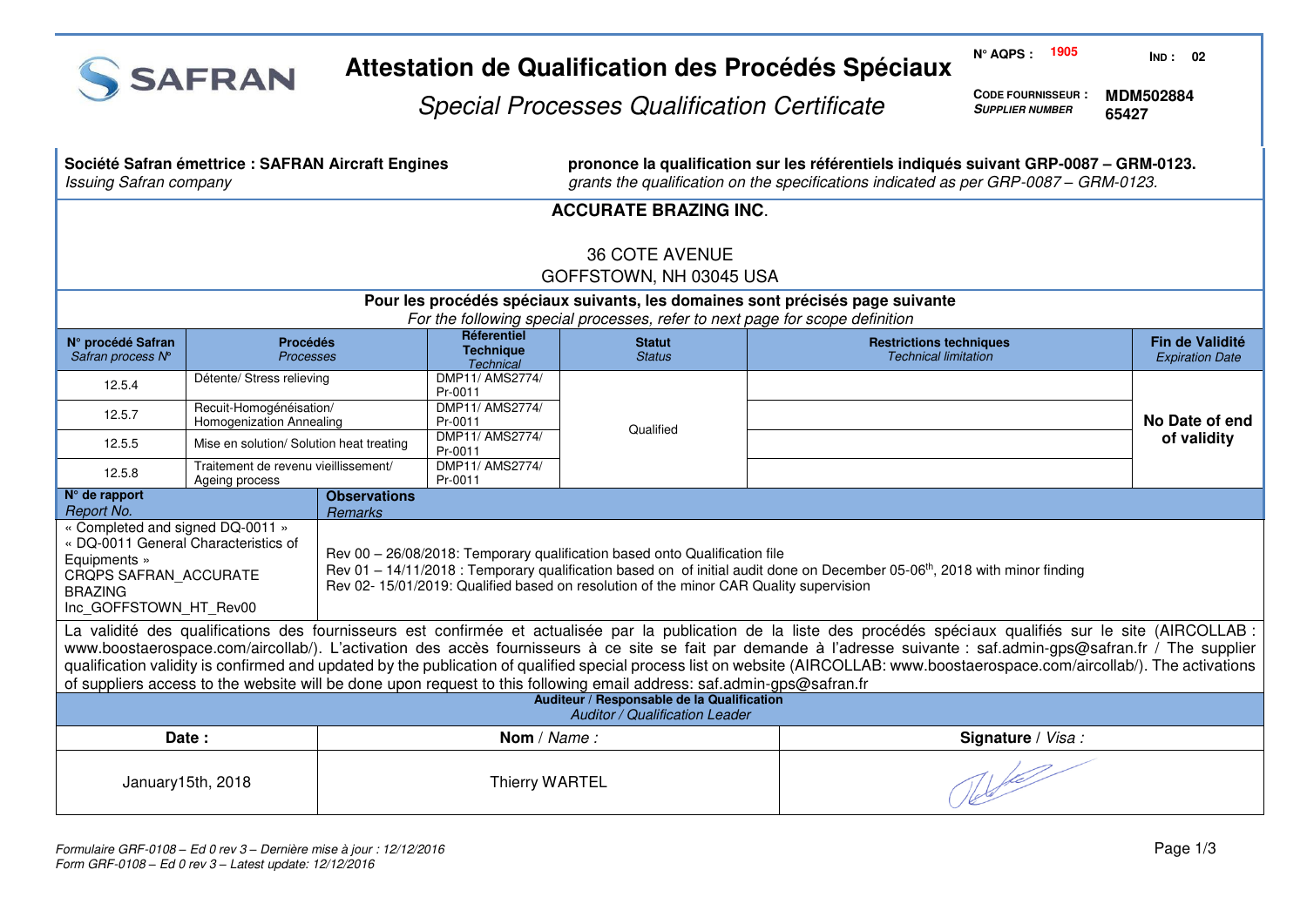

#### **Attestation de Qualification des Procédés Spéciaux**

**N° AQPS : 1905 IND : 02**

Special Processes Qualification Certificate

**CODE FOURNISSEUR : SUPPLIER NUMBER 65427** 

**MDM502884**

# **Domaine de Qualification des Procédés Spéciaux**

Special Processes Qualification Scope

| <b>Identification des installations</b> | Caractéristiques de l'installation                                                                                                                                                                                                                 | Matériau(x)        | Domaine d'utilisation                                                                                                                | <b>Commentaires</b>          |
|-----------------------------------------|----------------------------------------------------------------------------------------------------------------------------------------------------------------------------------------------------------------------------------------------------|--------------------|--------------------------------------------------------------------------------------------------------------------------------------|------------------------------|
| <b>Facilities identification</b>        | <b>Facilities features</b>                                                                                                                                                                                                                         | Material(s)        | <b>Operating scope</b>                                                                                                               | <b>Comments</b>              |
| Furnace N°3                             | Furnace N°3 Trademark Abar/ipsen<br>Operating range at 600 - 1400°F<br>Qualified volume : 72 x 36 x 26 "<br>Atmosphere: Vacuum<br>(vacuum/Argon/Nitrogen)<br>Instrumentation type B according to<br>AMS2750<br>Quenching medium: Argon or Nitrogen | Nickel based parts | $600 - 1400^{\circ}$<br>Class: $2600 - 1400$ °F (+/-10)<br>Class 3: 1400°-1700°F (+/-15)<br>Class 4: 1700-2325°F (+/-20)             | Over-Temperature TC recorded |
| Furnace N°4                             | Furnace N°4 Trademark Abar/ipsen<br>Operating range at 900 - 2325°F<br>Qualified volume :57 x 36 x 28 "<br>Atmosphere: Vacuum<br>(vacuum/Argon/Nitrogen)<br>Instrumentation type B according to<br>AMS2750<br>Quenching medium: Argon or Nitrogen  | Nickel based parts | 900 - 2325°F<br>Class: 2: 900 - 1400 °F (+/-10)<br>Class 3: 1400°-1700°F (+/-15)<br>Class 4: 1700-2325°F (+/-20)                     | Over-Temperature TC recorded |
| Furnace N°5                             | Furnace N°5 Trademark Abar/ipsen<br>Operating range at 900 - 2325°F<br>Qualified volume :57 x 36 x 28"<br>Atmosphere: Vacuum<br>(vacuum/Argon/Nitrogen)<br>Instrumentation type B according to<br>AMS2750<br>Quenching medium: Argon or Nitrogen   | Nickel based parts | 900 - 2325°F<br>Class: 2: $900 - 1400$ °F (+/-10)<br>Class $3:1400^{\circ} - 1700^{\circ}$ F (+/-15)<br>Class 4: 1700-2325°F (+/-20) | Over-Temperature TC recorded |
| Furnace N°6                             | Furnace N°6 Trademark Abar/ipsen<br>Operating range at 900 - 2325°F<br>Qualified volume :57 x 36 x 28 "<br>Atmosphere: Vacuum<br>(vacuum/Argon/Nitrogen)<br>Instrumentation type B according to<br>AMS2750<br>Quenching medium: Argon or Nitrogen  | Nickel based parts | 900 - 2325°F<br>Class: 2: 900 - 1400 °F ( $+/-10$ )<br>Class 3: 1400°-1700°F (+/-15)<br>Class 4: 1700-2325°F (+/-20)                 | Over-Temperature TC recorded |
| Furnace N°7                             | Furnace N°7 Trademark Abar/ipsen<br>Operating range at 900 - 2325°F<br>Qualified volume : 57 x 36 x 28"<br>Atmosphere: Vacuum<br>(vacuum/Argon/Nitrogen)                                                                                           | Nickel based parts | 900 - 2325°F<br>Class: 2: $900 - 1400$ °F (+/-10)<br>Class $3:1400^{\circ} - 1700^{\circ}$ F (+/-15)<br>Class 4: 1700-2325°F (+/-20) | Over-Temperature TC recorded |